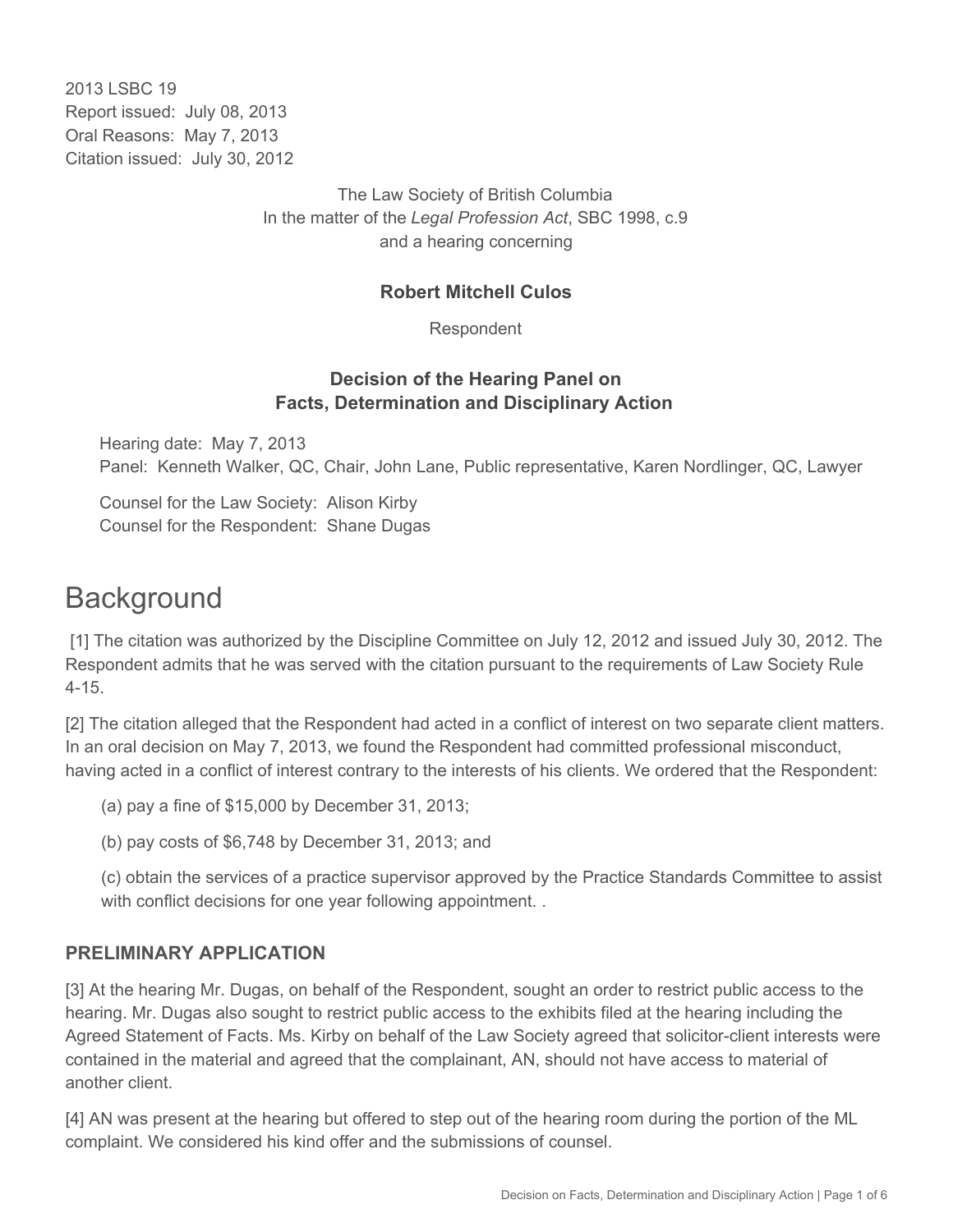[5] We considered Rules 5-6 and 5-7 which state:

### **Public hearing**

5-6 (1) Every hearing is open to the public, but the panel or review board may exclude some or all members of the public in any circumstances it considers appropriate.

(2) On application by anyone, or on its own motion, the panel or review board may make the following orders to protect the interests of any person:

(a) an order that specific information not be disclosed;

(b) any other order regarding the conduct of the hearing necessary for the implementation of an order under paragraph (a).

(3) Despite the exclusion of the public under subrule (1) in a hearing on a citation, the complainant and one other person chosen by the complainant may remain in attendance during the hearing, unless the panel orders otherwise.

…

### **Transcript and exhibits**

5-7 (1) All proceedings at a hearing must be recorded by a court reporter and any person may obtain, at his or her expense, a transcript pertaining to any part of the hearing that he or she was entitled to attend.

(2) Subject to solicitor-client privilege or an order under Rule 5-6(2), any person may obtain, at his or her own expense, a copy of an exhibit entered in evidence when a hearing is open to the public

[6] Both counsel agreed that AN should not have access to solicitor-client privileged material irrelevant to him. We ordered that he be permitted to have a copy of material relating to his relationship to the Respondent, and we ordered that the exhibits be sealed and not be available to the public pursuant to Rule 5-6(2). We accept that solicitor-client privilege and privacy interests are a sound basis for such restriction.

[7] We ordered that the hearing remain open to the public. AN was free to stay for the hearing of both complaints. We asked counsel to be mindful of solicitor-client privilege and the privacy interests arising from that privilege. Counsel were encouraged to use initials when necessary to refer to the clients and witnesses during the hearing. The public interest is served by open hearings, and that interest requires the hearings be open to the public except in extraordinary circumstances. No extraordinary circumstances existed in this hearing.

## Facts

[8] The Respondent has admitted professional misconduct in two separate client matters. He acted against the interest of his client ML when he accepted a retainer to collect an outstanding debt for a funeral home. He acted against the interest of AN when he accepted a retainer to divert funds to a trust in favour of BH. The facts are admitted in an Agreed Statement of Facts. A summary of conflict of interest in the two complaints are:

### **ML Complaint**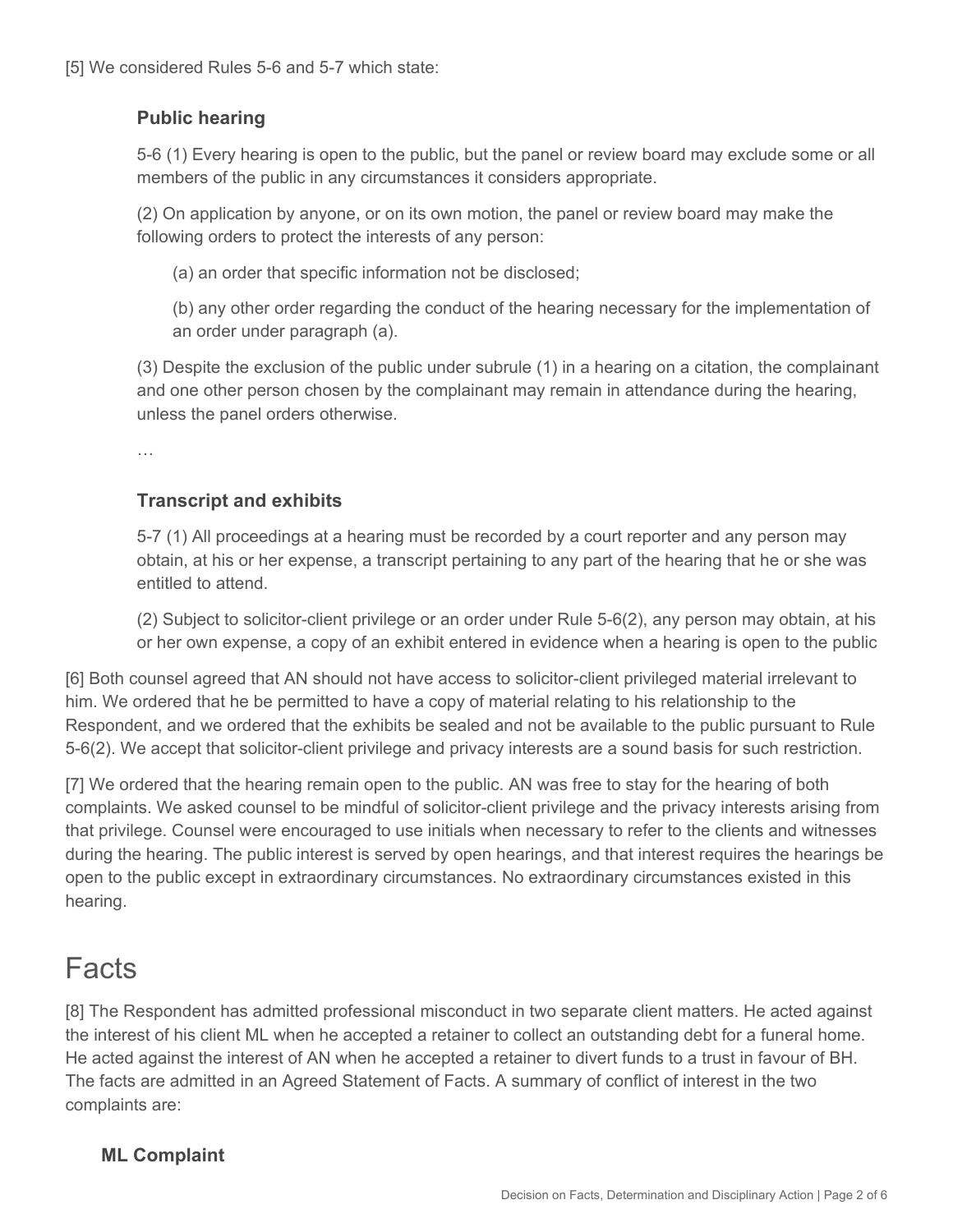1. In 2008 Mr. Culos was retained by ML to administer the estate of ML's deceased mother. During this estate file Mr. Culos transferred estate property (both real estate and a motor home) to ML.

2. By 2010 Mr. Culos was owed accounts by ML personally and by ML as administrator of the estate.

3. In 2010 a funeral service company retained Mr. Culos to collect a funeral service bill relating to the estate. Mr. Culos erred by accepting this retainer and acted in a conflict of interest by collecting this account for the funeral company against his client ML. Mr. Culos also collected his own accounts at this time.

4. During the collection of the accounts against ML, Mr. Culos used information from his initial file with ML. Through a bailiff, Mr. Culos seized a motor home which resulted in the collection of the outstanding accounts for the funeral home and Mr. Culos.

#### AN Complaint

5. In 2009 AN introduced BH to Mr. Culos. BH was about 90 years young but capable and competent. BH instructed Mr. Culos to prepare a power of attorney, an enhanced representation agreement, and a will. AN was named in all three documents and was the beneficiary in the will.

6. In 2010 AN retained Mr. Culos to act in the matter of the estate of the daughter of BH. BH was the sole beneficiary of this estate (recall that AN was the named beneficiary in the will of BH.). Mr. Culos obtained Letters of Administration in favour of AN in September of 2010.

7. On November 23, 2010 the estate received about \$145,000 from a Pension Plan. This sum was placed into the estate trust account of Mr. Culos (AN was the Administrator).

8. Within days of receiving the \$145,000, BH retained Mr. Culos to create a trust of \$100,000 in favour of named charities. Mr. Culos transferred the \$100,000 from the estate file to a new Charity trust file. Mr. Culos did not disclose the receipt of the \$145,000 to AN, nor did he disclose the transfer of funds from the estate file ledger card to the new charity trust ledger card. Mr. Culos acted against the interest of one client (AN) in favour of another (BH) when he created this new trust for BH.

9. Immediately after the creation of the Charity trust, Mr. Culos knew that he had erred. He tried to get advice from senior practitioners and practice advisors at the Law Society. The decision to get advice was a good one but too late. The conflict had already been created.

10. Mr. Culos believed that it was important to act quickly based on the advice he was receiving from BH about AN. Mr. Culos believed that BH was taken advantage of by AN. This belief may explain his motivation but does not excuse or explain his professional misconduct.

11. AN was affected adversely by the actions of Mr. Culos. BH was also adversely affected. The \$100,000 trust is now the subject of litigation that affects both AN and BH. The trust monies will remain protected until court order or until the parties reach an agreement.

[9] The Respondent admitted that he acted in a conflict of interest. We note that the Agreed Statement of Facts likely assisted him to make this admission. We commend the Respondent for working through those facts because, in the end, it assisted him and this Panel. The facts in written form is a very good way to come to understand the circumstances of the conduct. We recognize the admission of conflict in the AN matter occurred just before the hearing. We wish to thank counsel for the effort to create the Agreed Statement of Facts. We know it is hard work but the effort helped the Respondent and this Panel.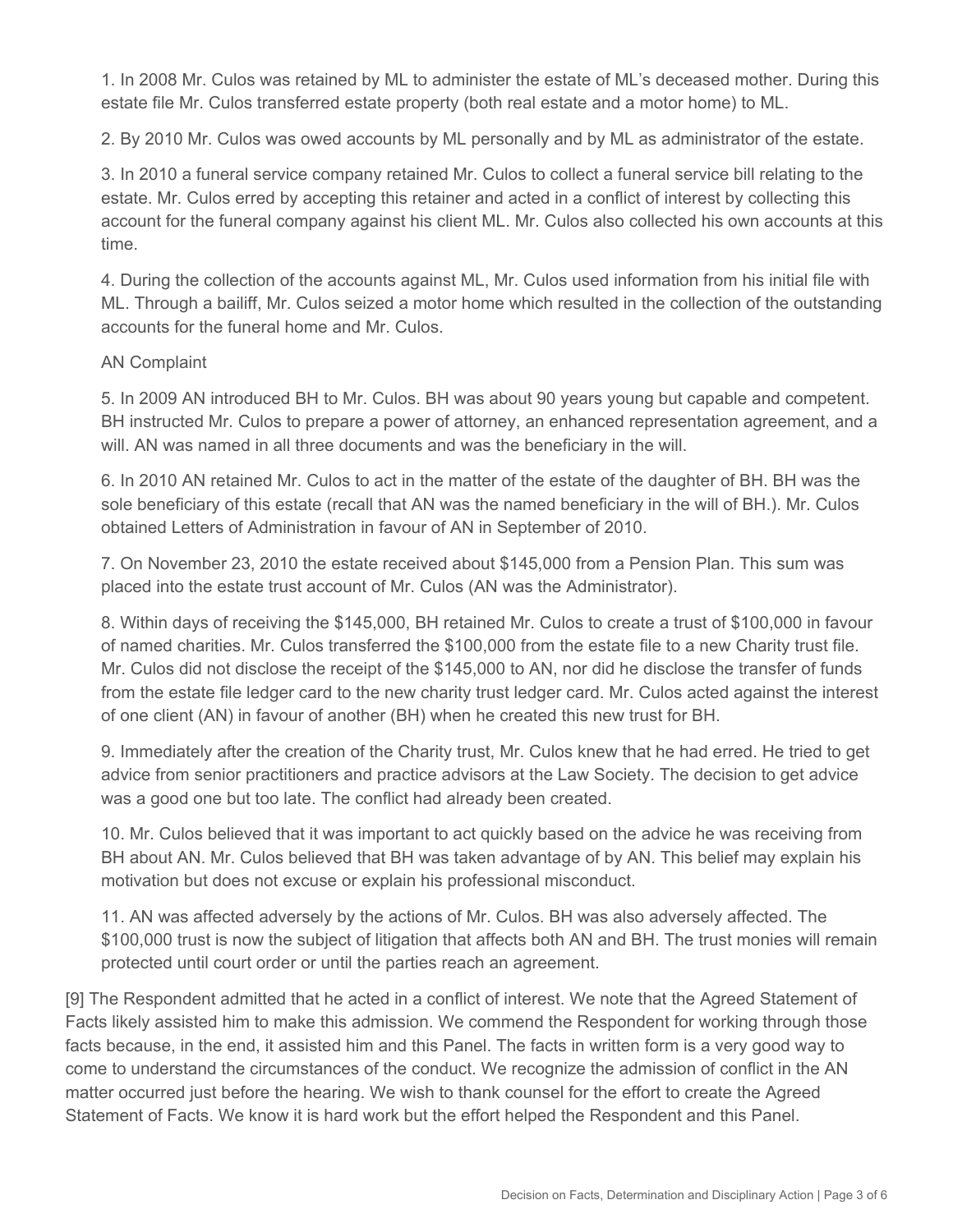### **DISCUSSION**

[10] The duty of "loyalty" is a core value of the profession. It has been expressed in the following way by the Benchers on a review in *Law Society of BC v. Coglon*, 2002 LSBC 21 at paras. [46] and [47]:

The Respondent did not fail to spot a deer in difficult camouflage; this was a failure to spot an elephant in a living room. The conflicts of interest that the Respondent embraced were serious, flagrant, obvious and indefensible. …

… [C]onsideration of the Respondent's motivation is not helpful for determining whether professional misconduct has occurred. It is the usual case that members haven't realized, or have rationalized, why they should continue to act while keeping both clients. It is usual in conflict cases that the lawyer will lack some malign motivation and that he or she will have the strong hope that everything will work out for everyone. In a certain sense that is the problem: the Law Society cannot have, and the public interest cannot have, any real assurance that well-motivated actions taken in conflict of interest will cause less harm than those basely motivated. The problems come from the perturbations of thinking processes and judgment which result from acting with compromised loyalties.

[11] Lawyers have a duty of loyalty to each client. It is referred to as an undivided loyalty. Lawyers are trained to think about and recognize "conflicts". The Respondent failed to recognize or consider the conflict until it was too late. To adopt the analogy in *Coglon*, in both the ML and AN complaints, the conflicts were real and apparent. They were like angry bull elephants raging in the living room. Pretty hard to miss.

# Disciplinary Action

[12] The Law Society sought a one-month suspension as the sanction. Mr. Dugas on behalf of the Respondent sought a small fine. We considered the factors as outlined in *Law Society of BC v. Ogilvie*, [1999] LSBC 17. Those factors include:

- (a) the nature and gravity of the conduct proven;
- (b) the age and experience of the respondent;
- (c) the previous character of the respondent, including details of prior discipline;
- (d) the impact upon the victim;
- (e) the advantage gained, or to be gained, by the respondent;
- (f) the number of times the offending conduct occurred;

(g) whether the respondent has acknowledged the misconduct and taken steps to disclose and redress the wrong and the presence or absence of other mitigating circumstances;

- (h) the possibility of remediating or rehabilitating the respondent;
- (i) the impact upon the respondent of criminal or other sanctions or penalties;
- (j) the impact of the proposed penalty on the respondent;
- (k) the need for specific and general deterrence;
- (l) the need to ensure the public's confidence in the integrity of the profession; and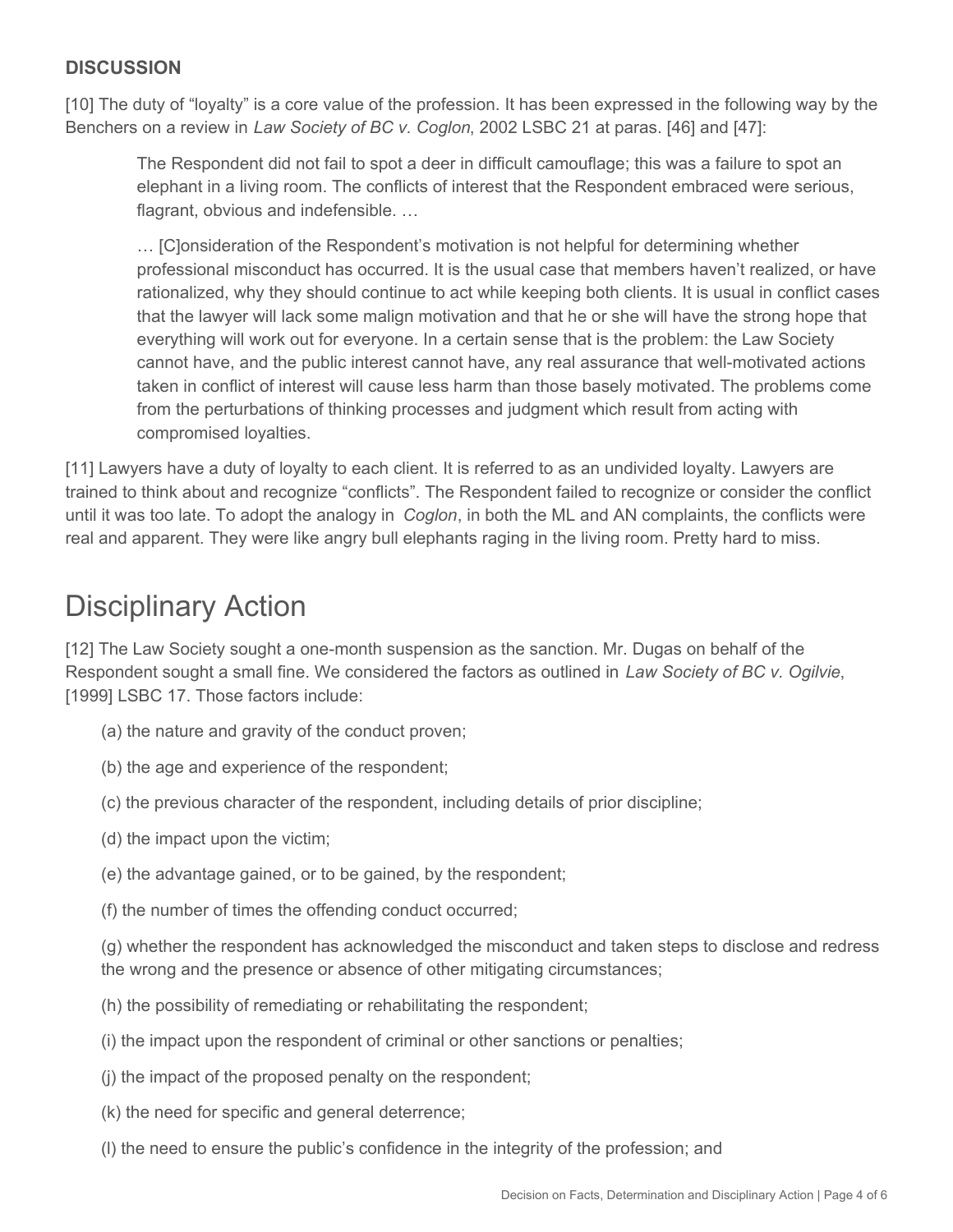(m) the range of penalties imposed in similar cases.

[13] The Respondent was called in 1988 (25 year call). He is a sole practitioner with a good estate, wills and real estate practice. He has offices in Vernon and Armstrong. He is a proud contributor to numerous worthwhile community organizations and boards. He has in that way served his community well.

[14] He has a Professional Conduct Record comprising a 2000 Conduct Review relating to two complaints and a referral to Practice Standards between 2006 and 2008. This is his only citation.

[15] We are mindful that fines and suspensions are very dissimilar. We agree with the principles stated by the Benchers on a review in *Law Society of BC v. Hordal*, 2004 LSBC 36 paras. 54 and 55:

[54] We disagree [with the hearing panel]. It is the view of the Benchers that there is significant difference in impact between a fine and a period of suspension. There is no useful purpose served in equating income foregone during a period of suspension with a similar amount in fine quantum. The two remedies, both available to Hearing Panels in penalty determinations, are dramatically different in import and impact. While the analogy is imperfect, it is worthy of consideration to compare the option of a fine versus a period of incarceration for a criminal offence. It is apparent that all offenders would choose the fine as the preferred option, particularly if that fine were calculated in some way as a function of the amount of income that the person would forego during a similar period of incarceration.

[55] The imposition of a period of suspension upon a member who has professionally misconducted himself, is a significantly more severe penalty than is the imposition of a fine. In the particular circumstances of this member, it is acknowledged that a fine would have perhaps a greater impact due to the modesty of this member's income, but panels must not seek to balance fine and suspension on a dollar for dollar basis. Suspensions are reserved for the more serious demonstrations of misconduct, and the Benchers on this review are of the view that the conduct demonstrated on these facts is that type of misconduct which warrants a significant period of suspension.

[16] We were also provided the case of *Law Society of BC v. Coglon*, 2002 LSBC 21. Mr. Coglan received a one-month suspension for acting in conflict. But *Coglan* was much more serious in our view. The *Coglan*  case involved a familial aspect to the conflict and the facts involved surreptitiousness and deception.

[17] In this case, the Respondent did collect his account in the ML case, but there is no personal or familial aspect in these conflicts.

[18] We also believe that a clear message can be sent to the members of the legal profession by the fine imposed. The appropriate fine is higher than normal because there were two different complaints arising at or near the same time. Secondly, a high fine is supported because the Professional Conduct Record displays a sporadic but continuing lack of judgment. Thirdly, a higher fine is supported by the principle of progressive discipline. We were also satisfied that the Respondent could pay the fine given time.

[19] The public is protected (and hopefully the Respondent educated) by the practice supervisor in place for the next year. We recognize that the practice supervisor represents some financial cost to the practice as well.

[20] The practice supervisor will help the Respondent avoid similar issues in the future. We did not see a need to have the Practice Standards Committee receive reports from the mentor/supervisor.

[21] Costs were agreed at \$6,748. Those costs are reasonable in these circumstances.